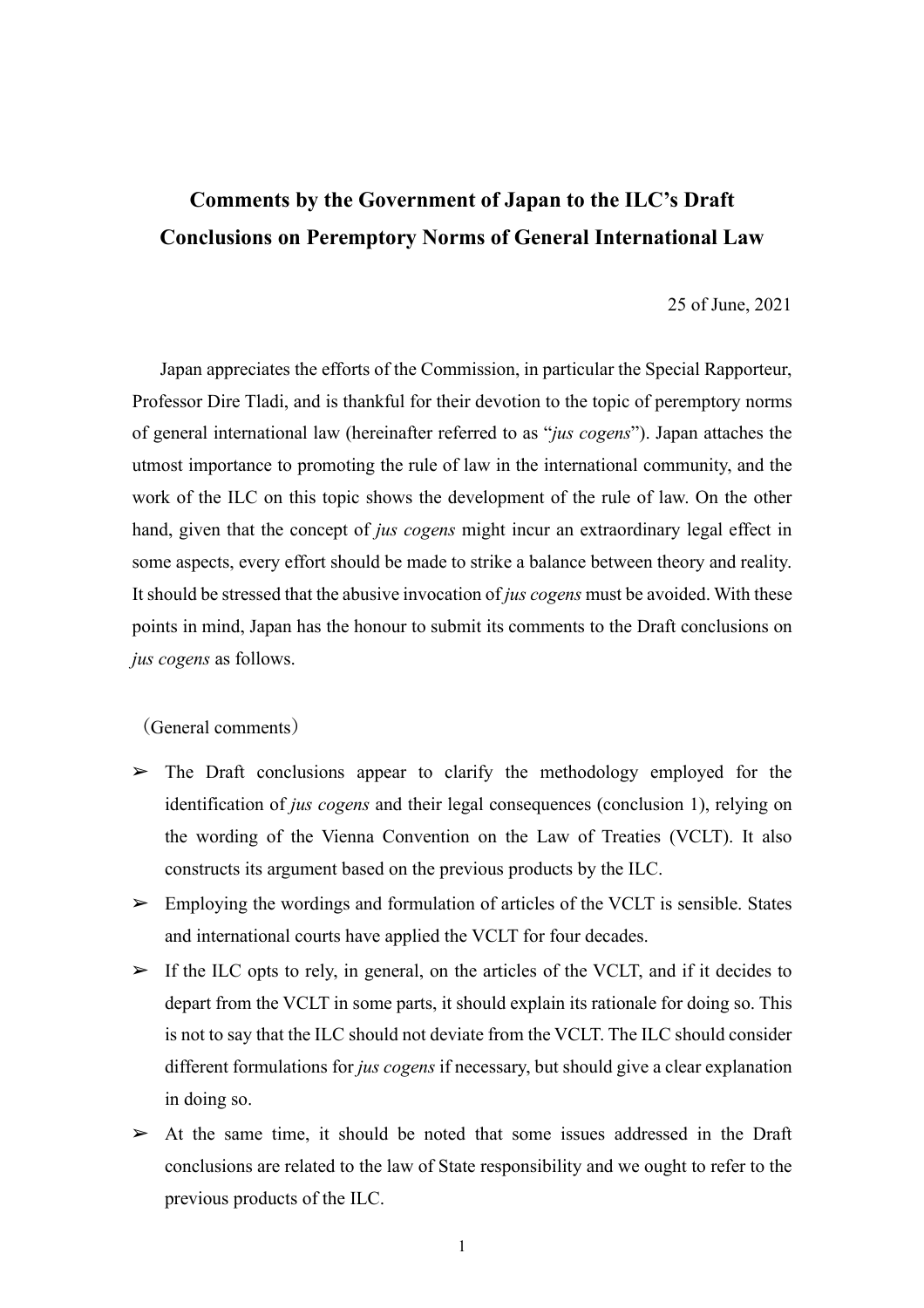(Specific comments)

## 1. Identification of *jus cogens*

## Conclusion 5

 $\triangleright$  Paragraph 2 of conclusion 5 states that general principles of law may serve as bases for *jus cogens*. Japan has reservations about the possibility of general principles of law serving as bases for *jus cogens*. Paragraph (8) of the commentary refers to some scholarly writings in support of this idea but it also states the fact that some ILC members find insufficient support from either the position of States or international jurisprudence. Further explanation should be provided, including on the consistency with the Commission's ongoing work on the general principles of law, if the ILC wishes to maintain the current formulation of this paragraph.

## Conclusion 7, 8, 9 and 14

- $\triangleright$  Conclusion 7 rightly states that the acceptance and recognition by the international community of States as a whole are relevant for the identification of *jus cogens*. Conclusion 8 correctly states that the evidence of such acceptance and recognition may take a wide range of forms. Conclusion 9 further states that decisions of international courts and tribunals are subsidiary means for determining *jus cogens*.
- $\triangleright$  While States are not the only subject of international law, they remain the main subject. Thus, commentary (2) of conclusion 7 is particularly appropriate.
- $\triangleright$  Paragraph 2 of conclusion 7 states that acceptance and recognition by a very large majority of States is required for the identification of a norm as *jus cogens*. It appears from commentary (6) that the ILC also considered other phrases such as an "overwhelming majority of States", "virtually all States", "substantially all States" or "the entire international community of States as a whole." The VCLT sets forth the requirement of *jus cogens* as "accepted and recognized by the international community of States as a whole." Whether such a requirement can be replaced by phrases raised in the Draft conclusions and its commentary should be carefully considered.
- $\triangleright$  The Draft conclusions, in paragraph 3 of conclusion 14, state that the persistent objector rule does not apply to *jus cogens*, which means that the legal effect of *jus cogens* is extraordinary – extraordinary in the sense not only that it is a matter of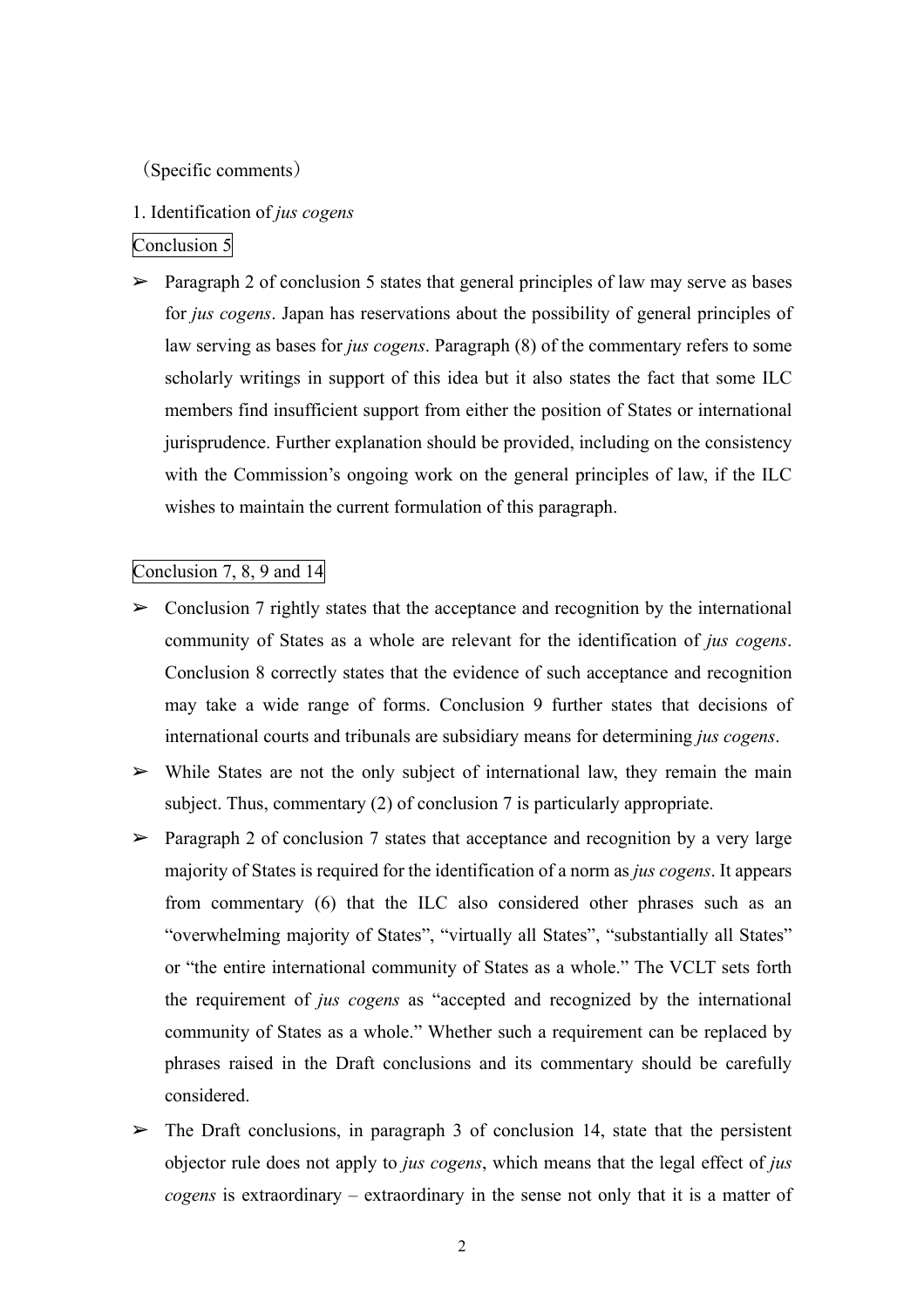hierarchy of norms but that once a specific norm emerges as *jus cogens*, its legal consequence would affect States which do not accept the rule in question. In this context, commentary (11) of conclusion 14 states: "to the extent that such persistent objection implies that the norm in question is not accepted and recognized by the international community of States as a whole as one from which no derogation is permitted, then a peremptory norm of general international law (*jus cogens*) might not arise." Japan recalls that the VCLT opted for the formulation "accepted and recognized by the international community of States as a whole", and thus the effect of persistent objections should not be denied even when very small in number. It is questionable whether the quantitative requirement of "acceptance and recognition by a very large majority of States" in paragraph 2 of conclusion 7 is appropriate. In this regard, conclusion 3 refers to "fundamental values of the international community". This element seems missing from the elements to be considered in the identification of *jus cogens*. The extraordinary legal effect above cannot be explained without referring to the necessity of protecting fundamental values of the international community. We would like to invite the Commission to further explore if the quantitative requirement should be supplemented by the qualitative element mentioned in conclusion 3.

#### Conclusion 8

 $\triangleright$  Paragraph 2 of conclusion 8 refers to "resolutions adopted by an international organization or at an intergovernmental conference" as one of the forms of evidence of acceptance and recognition as *jus cogens*. Japan agrees in principle to the commentary (5) stating that resolutions adopted by States in international organizations or at intergovernmental conferences are the result of processes capable of revealing the positions and views of States. Japan, however, remains very cautious in recognizing that such resolutions in general are evidence of acceptance and recognition as *jus cogens*. Firstly, it is rare that an international organization is rendered with explicit or implied power to determine a norm as *jus cogens*. If an international organization lacks competence to determine certain norms as *jus cogens*, its resolutions should not be treated as evidence of *jus cogens*. Secondly, even when an international organization, such as the UN, has an exceptionally broad mandate which includes matters relating to *jus cogens*, it is common to determine a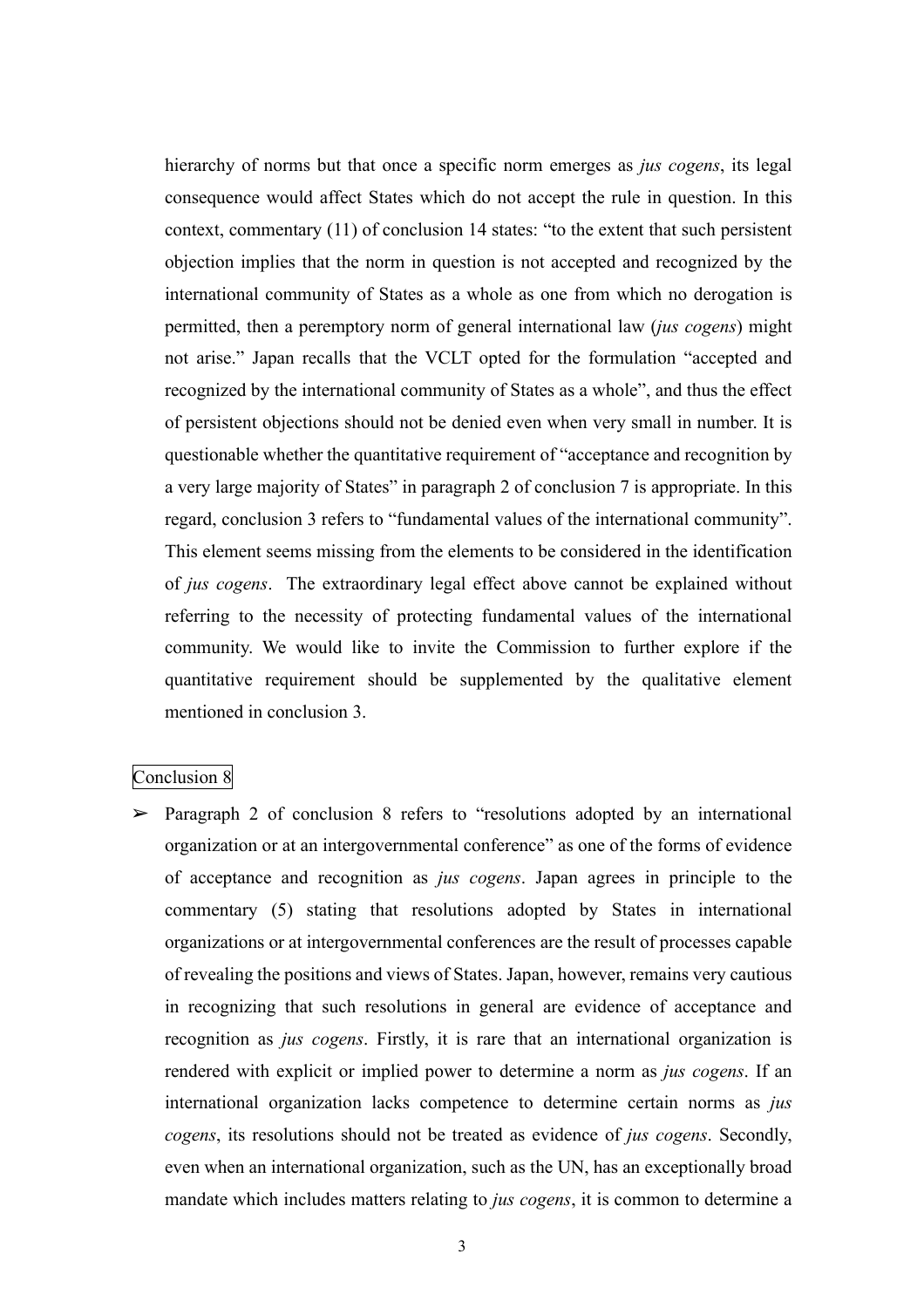certain conduct as breaching international law without referring to *jus cogens*. Thirdly, even if States' acceptance and recognition as *jus cogens* can be deduced from the conduct of States in an international organization or intergovernmental conference, such conduct does not necessarily take the form of resolutions. Hence, if any reference to resolutions is indispensable, it should rather be "conduct of States in connection with resolutions adopted by an international organization or at an intergovernmental conference", as formulated in paragraph 2 of conclusion 10 in the ILC's Draft conclusions on Identification of Customary International Law.

- $\triangleright$  If the ILC opts to refer to a role that can be played by such resolutions themselves, it would be worth considering the creation of a new conclusion with more detailed provisions and extensive commentaries thereto, as the Commission did in conclusion 12 of the Draft conclusions on Identification of Customary International Law. As is the case with customary international law, the evidentiary value of resolutions purporting to be declaratory of an existing *jus cogens* would be limited to the proof of the acceptance and recognition by those States who support them.
- $\triangleright$  Last but not least, conclusion 8 deals with the evidence of acceptance and recognition as *jus cogens*. Japan takes note of the examples referred to in paragraph 2, but there may be a case where two or more evidences contradict each other. For example, a domestic court of a State might decide that a certain norm is *jus cogens* while the government of that State affirms the opposite. Japan would like to invite the Commission to elaborate on the approach to address such contradictions.

# Conclusion 9

 $\triangleright$  Paragraph 2 of conclusion 9 refers to the works of expert bodies. While the ILC is tasked with the progressive development and codification of international law which includes *jus cogens*, the vast majority of other expert bodies do not possess explicit or implied power to determine *jus cogens*, and the Draft conclusions on Identification of Customary International Law do not refer to the works of expert bodies. Thus the formulation of this paragraph needs to be revised. For reference, conclusion 13 of the Draft conclusions on Subsequent Agreements and Subsequent Practice refers to expert treaty bodies, but with some caution. Taking into account the fact that the works of expert bodies are not referred to in the Draft conclusions on Identification of Customary International Law, we should be careful not to treat the works of expert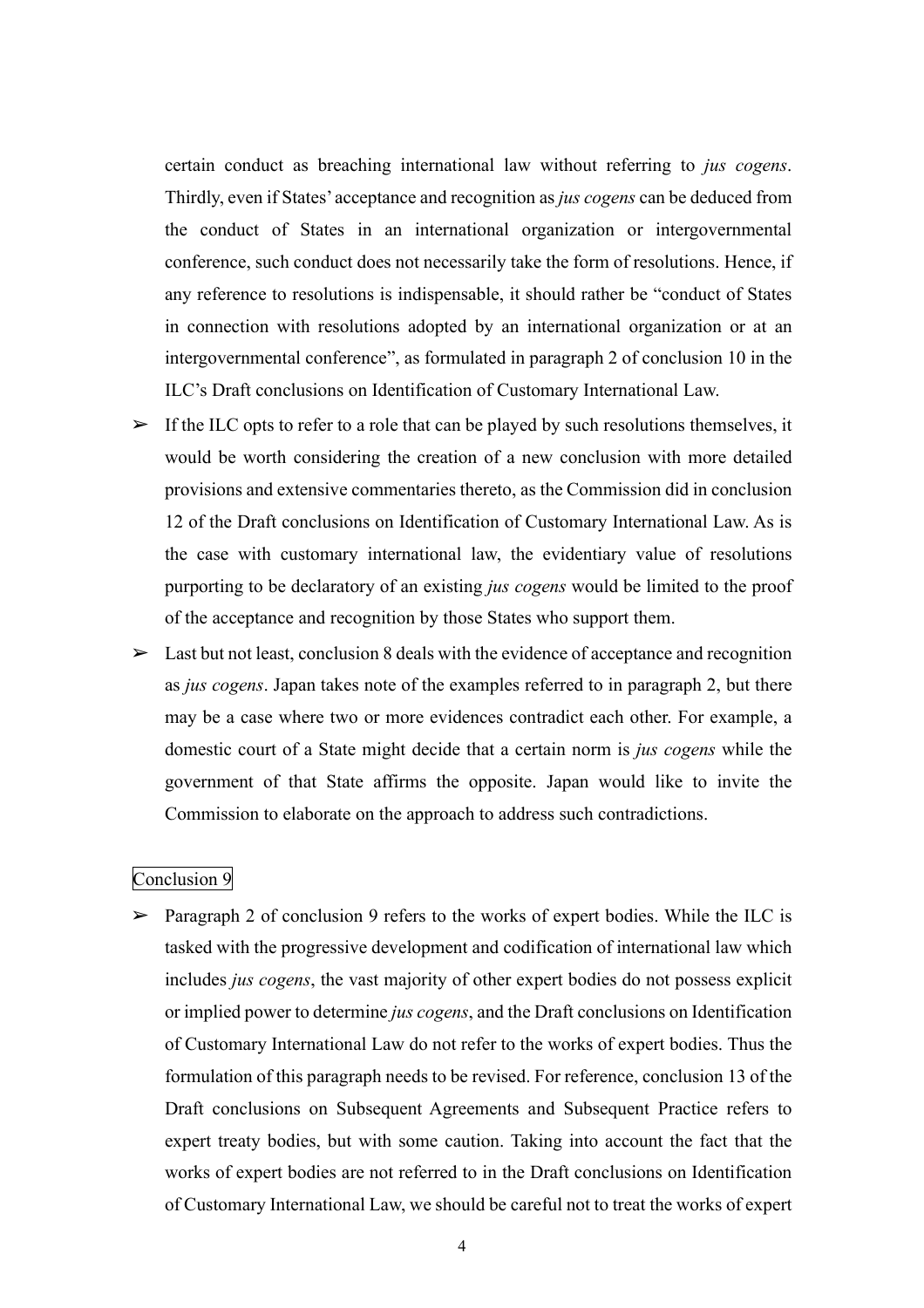bodies alongside decisions of international courts and tribunals as subsidiary means for the determination of *jus cogens*.

 $\triangleright$  Commentary (6) of conclusion 9 of the present Draft conclusions states that works of expert bodies without an intergovernmental mandate are not irrelevant in determining *jus cogens*. Similarly, the works of expert bodies created by States would not necessarily be irrelevant even if the reference to them was deleted from conclusion 9.

## Conclusion 23 and the annex

- ➢ Conclusion 23 and the annex contain a non-exhaustive list of *jus cogens*. It is likely that norms on the list in the final product of the ILC will be regarded as *jus cogens* without their precise scope being clearly defined. Therefore, while taking note of the affirmation of the ILC that the present Draft conclusions are methodological in nature (commentary (1) of conclusion 23), if the ILC finds it appropriate to annex any list of *jus cogens* to the Draft conclusions, Japan considers it necessary for the Commission to make further effort in elaborating on the following points in the commentary: (i) criterion by which these norms are chosen from among the norms which the ILC has previously referred to as *jus cogens*; (ii) reasons for which it chose a particular wording for some norms; and (iii) the precise scope of each norm on the list. In doing so, the ILC should clarify how norms which are not in the prohibitive form, such as (d) and (h) in the Annex, give rise to peremptory norms in concrete terms. Even prohibitive norms, for example prohibition of genocide and other crimes, have various aspects, including the prohibition of these crimes by States and the obligation to prevent these crimes by non-State actors.
- 2. Legal consequence of *jus cogens*
- $\triangleright$  Part Three of the Draft conclusions and conclusion 22 deal with the legal consequences of *jus cogens*. As for the treaties, the Draft conclusions by and large attempts to base its arguments on the VCLT. Some careful consideration is needed to address customary international law, unilateral acts and resolutions of international organizations.

## Conclusion 10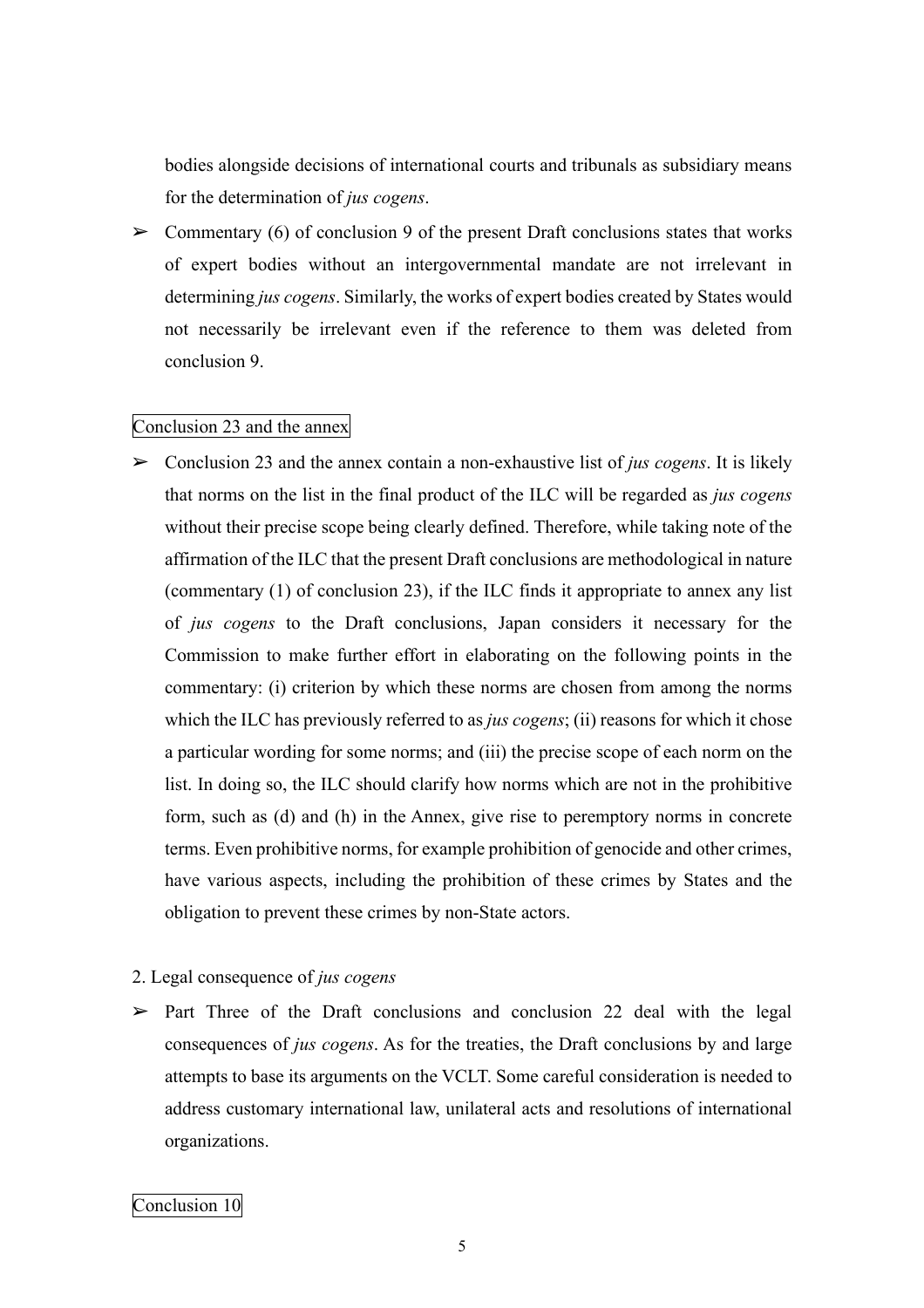➢ Conclusion 10 distinguishes treaties that conflict with *jus cogens* at the time of their conclusion, and treaties that conflict with newly emerged *jus cogens* after their conclusion. Japan supports paragraph 2 and commentary (5) in clarifying that, in case of conflict with newly emerged *jus cogens*, treaties only become void at the emergence of *jus cogens*. They follow paragraph 2(b), article 71 of the VCLT, and maintain the right balance between the hierarchical superiority of *jus cogens* to other norms and legal stability. It seems highly sensible because, while the VCLT generally does not distinguish treaties by their nature, legal stability would be seriously undermined if newly emerged *jus cogens* acquired retrospective power to overturn the consequences of existing treaties, in particular those with dispositive aspects. Hence, the formulation of the VCLT should be maintained. The same consideration should apply to customary international law and unilateral acts of States.

## Conclusion 12

 $\triangleright$  Conclusion 12 reproduces most of article 71 of the VCLT but not all. Paragraph 2(a) of article 71 of the VCLT ("releases the parties from any obligation further to perform the treaty") is moved to paragraph 2 of conclusion 10. While this seems to be appropriate in the sense that it clearly denies retrospective power to *jus cogens* as mentioned above, and based on the ILC's understanding of the relation between article 64 and article 71 of the VCLT, the commentary should provide reasons for this reformulation.

## Conclusion 17

 $\triangleright$  Paragraph 2 of conclusion 17 seems to replicate article 48 of the Articles on Responsibility of States for Internationally Wrongful Acts, but in part. While the commentary (6) provides supplementary explanation based on article 48, Japan considers it necessary for the ILC to examine whether there has been any development of State practice in this regard.

## Conclusion 19

 $\triangleright$  Conclusion 19 states that States shall cooperate to bring to an end any serious breach of *jus cogens*, and that no State shall recognize as lawful a situation created by a serious breach of *jus cogens*. While Japan notes that this conclusion is based on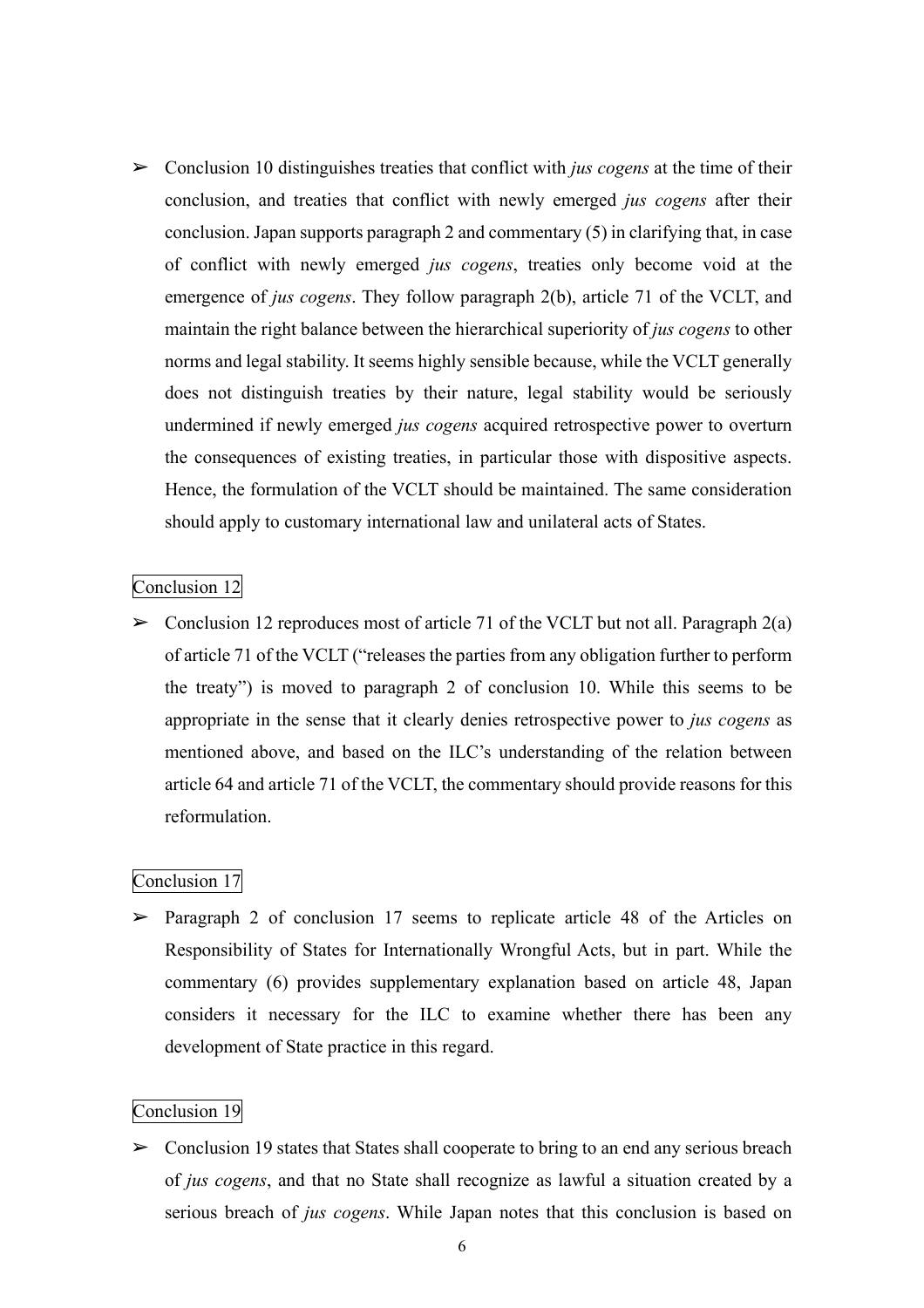article 41 of the Articles on Responsibility of States for Internationally Wrongful Acts, practice after the adoption of the Articles should be examined with a view to ascertaining whether article 41 has been accepted by States. In this regard, firstly, it is doubtful whether some cases illustrated in the commentary support conclusion 19. For example, in the advisory opinion of *Legal Consequences of the Separation of the Chagos Archipelago*, the ICJ stated that all Member States are under an obligation to co-operate with the United Nations in order to complete the decolonization, without referring to *jus cogens*. Similarly, the advisory opinion of *Legal Consequences of the Construction of a Wall in the Occupied Palestinian Territory*, stated that all States are under an obligation not to recognize the illegal situation resulting from the construction of the wall, but there was no explicit reference to *jus cogens*. The obligation not to recognize the illegal situation seems to have been discussed primarily in the context of territorial acquisition resulting from the threat or use of force. If the ILC considers that these obligations to cooperate and of non-recognition derive from *jus cogens* in general, and not from particular norms of international law, Japan invites the ILC to provide further evidence for such an understanding. Secondly, most of the conclusions in Part Three deal with the hierarchical relations between other norms and *jus cogens*. Conclusion 19 is the only conclusion concerning legal consequences pertaining to the obligations of other States (States that are not breaching *jus cogens*). As such, conclusion 19 may invite a question of whether obligations of "cooperation to bring to an end" and of non-recognition are the only consequences for other States.

 $\triangleright$  As the Commission may be aware, there are ongoing discussions within the UN about restrictions on the use of the veto in certain circumstances, and the obligation to cooperate to bring an end to a serious breach of an obligation arising under jus cogens should include the obligation to refrain from using the veto when a serious breach of jus cogens obligations is at stake.

#### Conclusion 22

 $\triangleright$  Although conclusion 22 is placed under Part Four (General provisions), it deals with the legal consequences of *jus cogens* as a "without prejudice" clause and its commentary (4) states that the possible consequences for immunity and the jurisdiction of national courts are not addressed in the present Draft conclusions as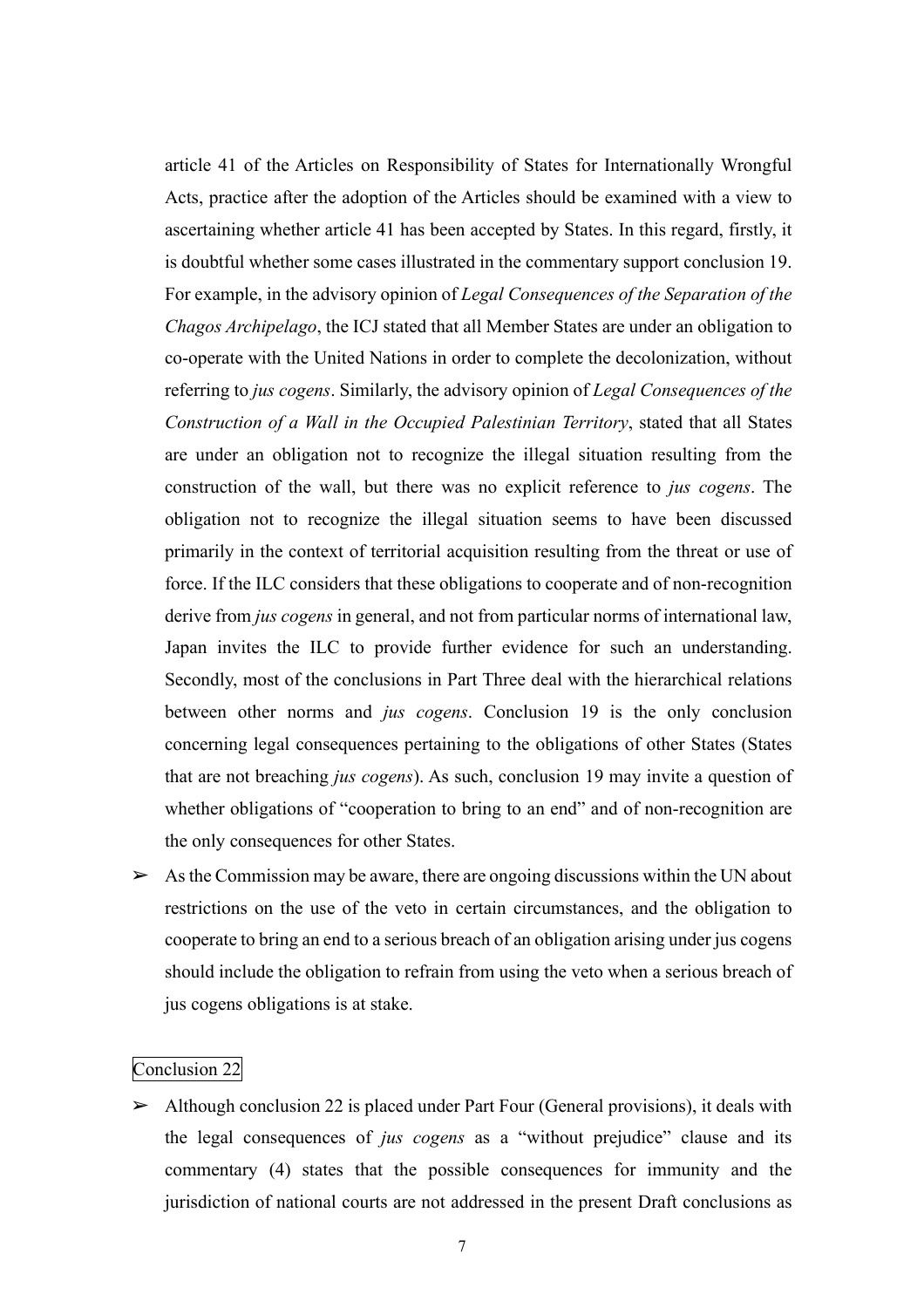they are consequences related to specific *jus cogens*. However, the reason why the ILC characterizes legal consequences of *jus cogens* on procedural rules such as State immunity as specific rather than general is not sufficiently substantiated. For example, the ICJ fairly stated in the case of *Jurisdictional Immunities of the State* that there exists no conflict between *jus cogens* and the rule of customary law which requires one State to accord immunity to another. This statement seems generic in nature and applicable to *jus cogens* in general, and its importance should not be underestimated.

- $\triangleright$  In this connection, considerations on procedural rules such as State immunity should be examined before determining on merits. It would, therefore, be illogical if the availability of such procedural rules were dependent on substantive rules including *jus cogens*. It follows that a breach of substantive norms including *jus cogens* cannot be determined before judging on procedural rules, and thus, *a priori*, does not entail any legal consequence on such procedural rules as State immunity.
- $\triangleright$  Japan therefore would like to invite the ILC to elaborate its position on the relationship between *jus cogens* and procedural rules.

#### 3. Procedural requirements

# Conclusion 21

- $\triangleright$  While acknowledging the importance of dispute settlement mechanisms regarding the identification and application of *jus cogens*, it is still questionable whether the Draft conclusions should include procedural requirements. Parties of the VCLT consented to a certain procedure of dispute settlement concerning treaties. As correctly admitted in the commentary to paragraphs 2 and 4 of conclusion 21, it is doubtful whether such procedural requirements exist as a matter of customary international law, and whether such requirements can be applied in cases where *jus cogens* conflicts with treaties, customary international law and unilateral acts. Reference to the three months notification is stipulated in article 65 of the VCLT concerning invalidity, termination, withdrawal and suspension of a treaty. Additional proof is needed to state that the same requirement is binding to non-Parties of the VCLT when the State concerned contends that a particular customary international law conflicts with *jus cogens*.
- $\triangleright$  Article 66 of the VCLT states that any one of the parties to a dispute concerning the